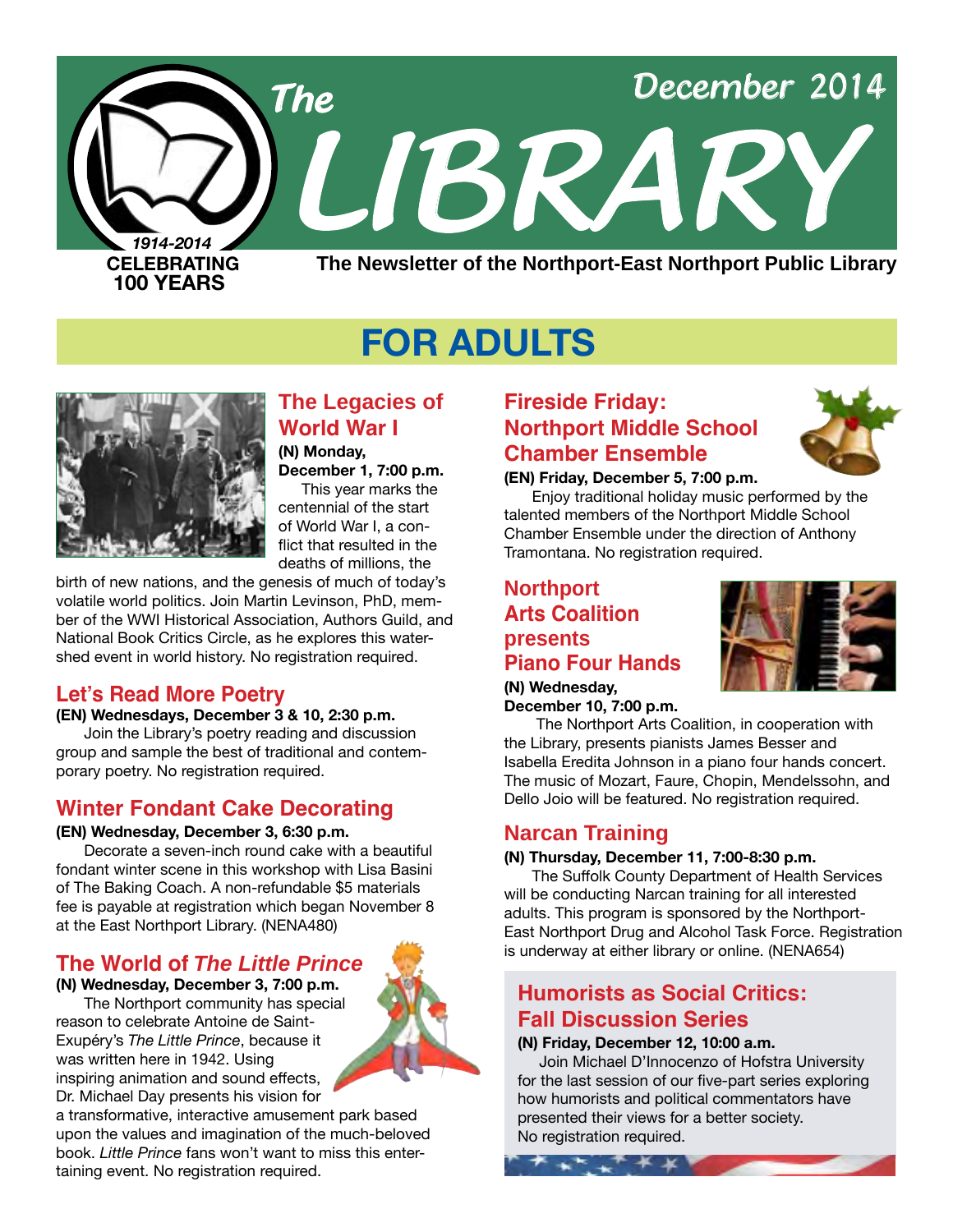## **FOR ADULTS**



## **Health Insurance Counseling**

#### **(N) Tuesday, December 16, 9:30-11:30 a.m.**

A volunteer from the Health Insurance Information Counseling & Assistance Program (HIICAP) will provide individual counseling to answer your questions about Medicare and supplementary insurance. Registration begins December 4 at either library or online. ([NENA486\)](http://alpha2.suffolk.lib.ny.us/search/?searchtype=X&SORT=D&searcharg=nena486&searchscope=43)

#### **Introduction to Computers: Part 1 (N) Monday, January 12, 10:00 a.m.**

If you are a computer novice, this class will get you started. Learn how to turn on the computer, use the desktop, work with the mouse, open and close programs, and understand Windows elements. Registration begins December 29 at either library or online. ([NENC156](http://alpha2.suffolk.lib.ny.us/search/?searchtype=X&SORT=D&searcharg=nenc156&searchscope=43))

#### **Introduction to Computers: Part 2 (N) Monday, January 26, 10:00 a.m.**

In this follow-up to Part 1, you will work with text and files, as well as learn basic word processing skills. Prerequisites: Introduction to Computers 1 or equivalent. Registration begins January 12 at either library or online. ([NENC157](http://alpha2.suffolk.lib.ny.us/search/?searchtype=X&SORT=D&searcharg=nenc157&searchscope=43))

### **Introduction to Microsoft Excel**

#### **(EN) Thursday, December 11, 7:00 p.m.**

Learn the basics of the world's most popular spreadsheet program. Topics will include creating, editing, and formatting worksheets, formulas, and much more. Prerequisites: Intermediate computer knowledge. Registration begins December 1 at either library or online. ([NENC045](http://alpha2.suffolk.lib.ny.us/search/?searchtype=X&SORT=D&searcharg=nenc045&searchscope=43))

## **iPad & iPhone: Basics & Settings**

#### **(N) Monday, December 8, 7:00 p.m.**

Join Apple-certified trainer John Budacovich to learn iPad and iPhone operating basics including mail, iCloud, music, the App Store, and more. Learn all about the settings on your device. The newly released iOS 8 update will be discussed. Be ready for an interesting and fun evening. Bring your device and your questions. No registration required.

## **Working with Your Digital Photos: Hands On**

#### **(N) Tuesday, December 16, 7:00 p.m.**

You have a digital camera and know how to take pictures, but how do you move the images from the camera to the computer? How do you organize your pictures and edit them? Learn the answers to these questions and much more as we practice using an image editing program to resize, crop, adjust light levels, and more. We will also discuss how to organize, name, and save your pictures. Registration begins December 2 at either library or online. ([NENC049](http://alpha2.suffolk.lib.ny.us/search/?searchtype=X&SORT=D&searcharg=nenc049&searchscope=43))



#### **Cool Apps for the iPad & iPhone (EN) Wednesday, January 7, 7:00 p.m.**

Attend this lecture class to discover apps you won't be able to live without. Learn how to use the App Store to find the apps that are most useful for your lifestyle and find out how to search for free apps. Bring your iPad or iPhone or just come and listen. No registration required.

#### **Meet the Author: Claire Nicolas White**

**(N) Monday, December 15, 7:00 p.m.** *(rescheduled from October)*

 Claire Nicolas White's new book, *The Land of the Smiths,* shares the fascinating stories of the family who

gave Smithtown its name—from the legend of Richard Smith and his 17th century bull ride to the multiple generations of 20th century Smiths. Books will be available for purchase. No registration required.

#### **Henri Matisse: The Cut-Outs (N) Friday, December 12,**

**2:30 p.m.** In the late 1940s, artist Henri Matisse turned almost exclusively to cut paper as his

primary medium, introducing a radically new body of work that came to be called The Cut-Outs. Now through February 8, 2015, the Museum of Modern Art is presenting Henri Matisse: The Cut-Outs, the largest and most extensive presentation of these works. Take an in-depth look at the MOMA exhibition with art historian Mary Vahey. Professor Vahey currently teaches at two colleges, lectures on museum exhibitions, and works as an independent curator. No registration required.



#### *One-on-One Technology Help*

Did you know that you can make an appointment with one of our Librarians for help with specific questions about your personal computer and devices? Please contact the Reference Desk to make an appointment.

## **FOR ADULTS**

**Defensive**

**(N) Saturday, December 6, 9:00 a.m.-3:30 p.m. Fee: \$36**

Applications for this point/insurance reduction safety course are available now at both library buildings.

#### **(EN) Saturday, January 10, 9:00 a.m.-3:30 p.m. Fee: \$36**

Applications are available December 6 at both library buildings.

### *Adult Programs Coming in Early January:*

#### *The Hundred Foot Journey* **(N) Friday, December 5, 1:30 p.m. (EN) Friday, December 12, 1:30 p.m.**

An Indian family opens a restaurant in France, directly across the road from Madame Mallory's Michelin-starred eatery. Rated PG. 122 min.

#### *Magic in the Moonlight* **(N) Friday, December 19, 1:30 p.m. (EN) Friday, December 26, 1:30 p.m.**

Woody Allen's romantic comedy stars Colin Firth as an Englishman brought in to help unmask a possible swindle. Rated PG-13. 97 min.

## **AARP Smart Driver Course**

**(N) Monday, December 15, 9:30 a.m.-4:00 p.m.**  Registration begins December 2 at the Northport building only. [\(NENA483\)](http://alpha2.suffolk.lib.ny.us/search/?searchtype=X&SORT=D&searcharg=nena483&searchscope=43)

#### **(N) Friday, January 16, 9:30 a.m.-4:00 p.m.**

Registration begins December 20 at the Northport building only. [\(NENA485\)](http://alpha2.suffolk.lib.ny.us/search/?searchtype=X&SORT=D&searcharg=nena485&searchscope=43)

AARP's course curriculum has been updated with new instructional materials. The fee is \$20 for AARP members (\$25 for non-members), payable to AARP by *check or money order only* at registration.

## **Introduction to Tea Appreciation**

## **(N) Wednesday, January 14, 2:30 p.m.**

 Learn about the world of loose leaf tea in this interactive program and tea-tasting. Certified tea specialist

Kristine Henderson will talk about the history of tea, varieties of tea, health benefits, preparation tips, purchasing and storing tea, and more. Registration begins December 22 at either library building or online. ([NENA484](http://alpha2.suffolk.lib.ny.us/search/?searchtype=X&SORT=D&searcharg=nena484&searchscope=43))

## **Defensive Driving Construction Construction Construction Construction Construction Construction Construction Construction Construction Construction Construction Construction Construction Construction Construction Construc**

## *The Make Believers*

#### **(N) Thursday, January 8, 7:00 p.m.**

"All it took was an ordinary home computer, some guesswork, and a knack to pretend I was other people" explains Glenn Andreiev, a Long Island filmmaker and teacher at Huntington's Cinema Arts Center. In his documentary *The Make Believers,* Andreiev uses a fabricated website to get people to fork over their identities. The experiment left him shocked at how easily people fall prey to computer scams. Join Mr. Andreiev for a fascinating look at how computer scams work and how to avoid becoming a victim. A viewing of *The Make Believers* (80 min.) will be followed by a discussion with the filmmaker. No registration required.

#### **American Museum of Natural History Tickets**

Visit the American Museum of Natural History at a discounted price, courtesy of The Friends of the Library. **General admission tickets are \$10.** Tickets are available, while supplies last, at the Circulation Desk in either library building. Please pay by cash or check (non-refundable) payable to The Friends of the Library. ([NENA481\)](http://alpha2.suffolk.lib.ny.us/search/?searchtype=X&SORT=D&searcharg=nena481&searchscope=43)

#### **Centennial Tote Bag**

Looking for a gift for the Library-lover on your list? There's still time to purchase the Friends' Centennial Tote Bag. This sturdy, zipperedtop tote is \$10 and can



be purchased at the Circulation Desk in either library building. Please pay with cash or check payable to The Friends of the Library. [\(NENA428\)](http://alpha2.suffolk.lib.ny.us/search/?searchtype=X&SORT=D&searcharg=nena428&searchscope=43)

## *From The Friends of the Library*

## **Friday Movies for Adults**

A

**Story** 

#### *A Christmas Story* **(N) Saturday, December 13, 1:30 p.m.**

Chris mas Get in the holiday spirit with a special screening of *A Christmas Story*! Pick up candy canes and a raffle ticket at the door. We will be giving away prizes after the

movie. All children must be accompanied by an adult. (suggested age 8 years and up) Rated PG. 98 min.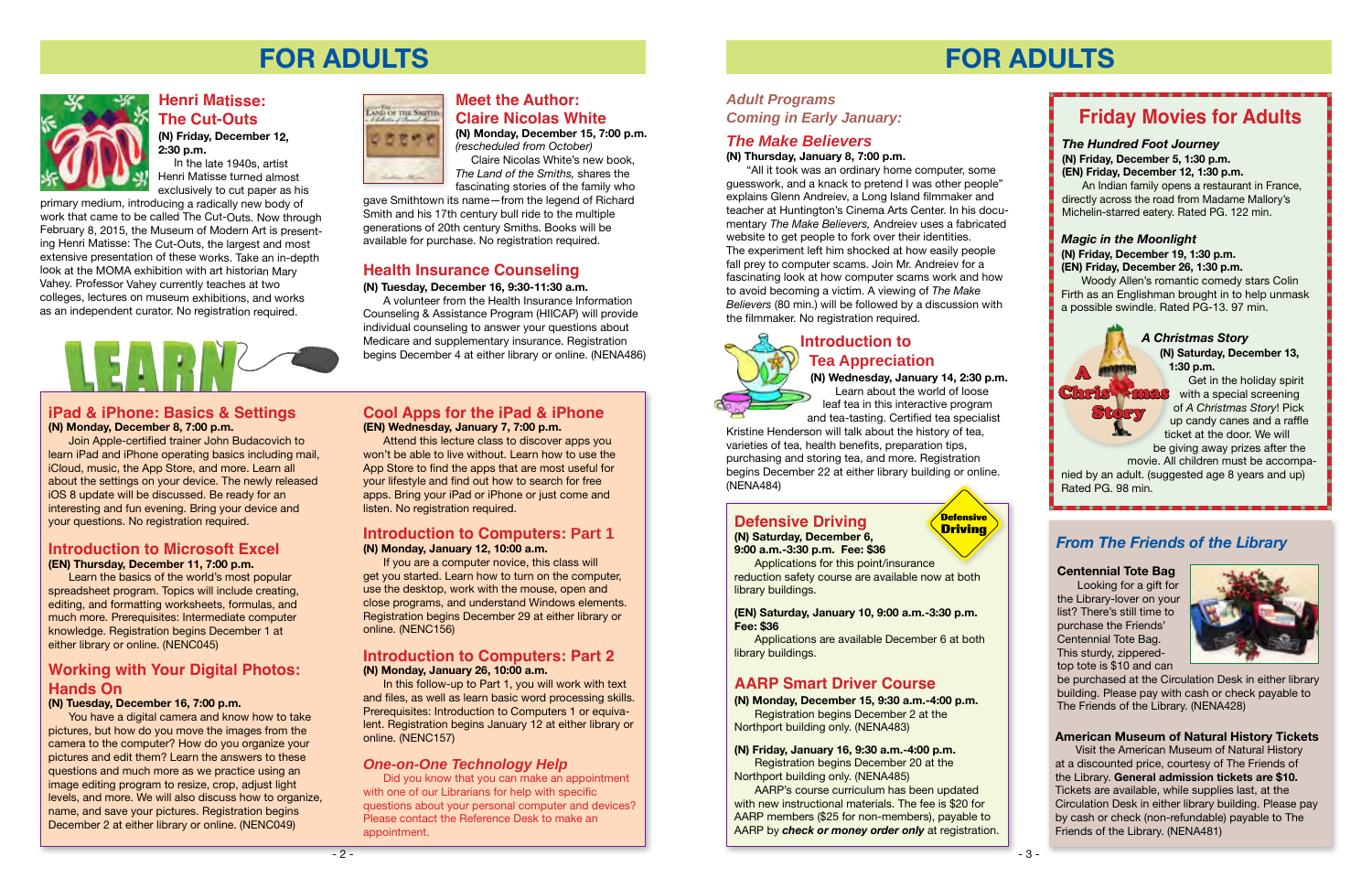**(EN) Tuesday, December 9, 7:00 p.m.** *Children with adult; siblings welcome*

#### $\lim_{\delta\rightarrow 0}$  Chess Club **in**

We'll explore things fast and slow with stories, rhymes, and music in this interactive family storytime. (30 min.) No registration required.

## $\lim_{\delta t\to\infty}\frac{1}{2}$  Newbery Club

 $\mathbb{W}^{\mathcal{F}}$  (N) Thursday, December 11, 7:00 p.m.

- 7 -

## **FOR CHILDREN**

## **drop in Books a Poppin'**

**(EN) Thursdays, December 4, 11, 2:00 p.m. (EN) Fridays, December 5, 12, 10:00 a.m. (N) Fridays, December 5, 12, 10:00 a.m.** *Children birth-5 years not yet in kindergarten; siblings welcome*

#### $F_{\alpha}$ <sub>ଙ୍କ</sub> Fast & Slow! PJ Storytime **in**

Join us to read stories, sing songs, share rhymes and

fingerplays, and have fun in this interactive program for families. (30 min.) No registration required.

**(N) Thursday, December 4, 7:00 p.m.** *Children in grades 3-6*

Playing chess can help children enhance their creativity, improve their power of concentration, develop and expand critical thinking skills, and boost memory and retention. Join us and have some fun, learn to improve your game, and practice good sportsmanship! (45 min.) No registration required.

> *Stop by the Library and pick up the December bookmark by Abigail Ng. A reading list, compiled by Children's Librarians, is on the back.*





## **The Bookmark Spot**

## **Gingerbread Houses**

**(N) Saturday, December 20, 11:00 a.m.**

*Children in grades K-5 with adult; siblings welcome*



## **drop in Tricks of the Trade**

Guy Gugliano from Swan Bakery will guide you in building and decorating a delicious family gingerbread house. All materials will be provided for a \$7 nonrefundable fee (cash or check). You must pay at either library building within 3 days of registration. **Your registration is not complete until payment is received.** (60 min.) Registration begins December 2 at either library or online. ([NENJ466](http://alpha2.suffolk.lib.ny.us/search/?searchtype=X&SORT=D&searcharg=nenj466&searchscope=43))

**(N) Wednesday, December 17, 2:00-4:00 p.m. in** *Children in grades K-5; adults and siblings welcome*

Drop in anytime between 2:00-4:00 p.m. to create unique gift wrappings using our materials and your imagination! Participants will decorate small boxes, paper gift bags, cards, and tags for all their gift-giving needs. No registration required.

*Children grades 4 and up; adults welcome*

We will be Skyping with Laura Marx Fitzgerald, author of the Newbery contender *Under the Egg*. We will also be deciding on the final ten books for our ballot. Mark your calendars for the Mock Newbery Election on Thursday, January 15. (60 min.) No registration required.

## $\frac{1}{\alpha! \alpha!}$ ટ્ટે Boxes, Bags, and Bows!

## **Fantastic Classics**

**(N) Tuesday, January 27, 7:00 p.m.** *Children in grades 3-5*

Children's Librarian James Plath will lead a lively discussion of *A Wrinkle in Time*, the 1963 Newbery Award classic by Madeleine L'Engle. When you register,

please place a request for the book either in the online catalog or at the library. (60 min.) Registration begins December 16 at either library or online. ([NENJ472](http://alpha2.suffolk.lib.ny.us/search/?searchtype=X&SORT=D&searcharg=nenj472&searchscope=43))



**(EN) Monday, December 22, 7:00 p.m.**

*Children in grades 3-5*

Bring in a magic trick and get performance tips from Children's Librarian and professional magician James Plath. Discover the secrets behind baffling illusions and learn about famous magicians. Meet other kids who love magic in our new monthly magic club. (45 min.) No registration required.

## **A Gift for the Library**

Our Library is the fortunate recipient of a beautiful, textured cut-paper collage illustration from the book *Trick-or-Treat, Smell My Feet!* The original artwork by critically acclaimed author/illustrator



Lisa Desimini is a gift to the children of our community from Doris Gebel, former Head of the Youth Services Department. Stop by the Northport Children's Room to see this framed piece and check out some of Lisa Desimini's many books.



## **Displays in the Children's Room**

Each month our Children's Librarians create a thematic display intended to educate, inform, delight, and inspire a child's imagination.

The theme for this month's display is gifts and gift giving. With the winter holiday season approaching, it's a wonderful time of year to learn how to create homemade presents, make your own wrapping paper, and discover new gift ideas.

Check out our displays on your next visit to the Library.

- 6 -





## **Teen Volunteer Opportunities**

*Open to students in grades 7-12*  **You may choose one Volunteer Opportunity in addition to Teen Advisory Board.**

*Registration for Teen programs and Volunteer Opportunities begins December 1 at either library or online.*

## **FOR TEENS**

#### **Chess Club Volunteers**

**(N) Thursday, December 4, 6:45-8:00 p.m.**

Earn volunteer credit as you help children learn chess. A basic knowledge of the game is required for all volunteers. ([NENY657\)](http://alpha2.suffolk.lib.ny.us/search/?searchtype=X&SORT=D&searcharg=neny657&searchscope=43)

## **Teen Advisory Board: Little Shelter Gift Bags (N) Tuesday, December 9,**

**7:00-8:00 p.m.**

Join the Teen Services Department and create holiday play and snack packs for Huntington's Little Shelter. Registration is limited. [\(NENY658\)](http://alpha2.suffolk.lib.ny.us/search/?searchtype=X&SORT=D&searcharg=neny658&searchscope=43)

## **Fandom Friday Special Workshop: Pixel Party**

#### **(N) Friday, December 5, 7:00-8:30 p.m.**

Join your fellow fandom fans in this special festive holiday workshop where you can make pixel art fuse beads of your favorite characters for gifts or to keep for yourself! Snacks will be provided. [\(NENY653](http://alpha2.suffolk.lib.ny.us/search/?searchtype=X&SORT=D&searcharg=neny653&searchscope=43))

## **Say It with Art: Holiday Cards**

**(N) Monday, December 15, 7:00-8:00 p.m.** Come and create festive holiday cards to give to family and friends. There will be plenty of materials and

ideas to create cards. ([NENY656\)](http://alpha2.suffolk.lib.ny.us/search/?searchtype=X&SORT=D&searcharg=neny656&searchscope=43)

## **Frosty the Milkshake Workshop**

#### **(EN) Friday, December 12, 7:00-8:00 p.m.**

Learn how to make three different delicious and festive milkshakes. ([NENY655](http://alpha2.suffolk.lib.ny.us/search/?searchtype=X&SORT=D&searcharg=neny655&searchscope=43))

## **Short Story Central**

**(N) Tuesday, December 2, 7:00 p.m.**

This month we take a look at stories from *The Isle of Youth* by Laura Van Den Berg.

Please pick up your copies of the stories at the Circulation Desk in either library building.

## **Page Turners**

#### **(N) Thursday, December 11, 2:00 p.m.**

Join Donna Diamond for a discussion of *The Chaperone* by Laura Moriarty. Copies of the book will be available at the Northport Library Circulation Desk.

#### **Novel Ideas**

#### **(N) Monday, December 22, 7:00 p.m.**

This month we take a look at *The Buddha in the Attic* by Julie Otsuka. Please pick up your copy of the book at the Northport Library Circulation Desk.

**BOOK GROUPS**

## **FOR ADULTS**



#### **Adult Winter Reading Club**

Winter is here—it's time to join our Adult Winter Reading Club then curl up with a good book! **Fireside Reads** begins on January 12. Any book format will do—print, eBook, or audiobook. Each book read or listened to entitles you to one raffle ticket. Fill out and submit a **Winter Reading Club** form online or at the Reference Desk in either building. A drawing is held at the end of the club and a Grand Prize is awarded. The club runs from January 12 through March 12. The more books you read, the more chances you have to win. (Open to NENPL Library cardholders only, 18 or older.)

#### **Narcan Training**

*In cooperation with the Northport-East Northport Drug and Alcohol Task Force, the Library is providing a Narcan Training program for adults. Please see the front cover of this newsletter for further information.*